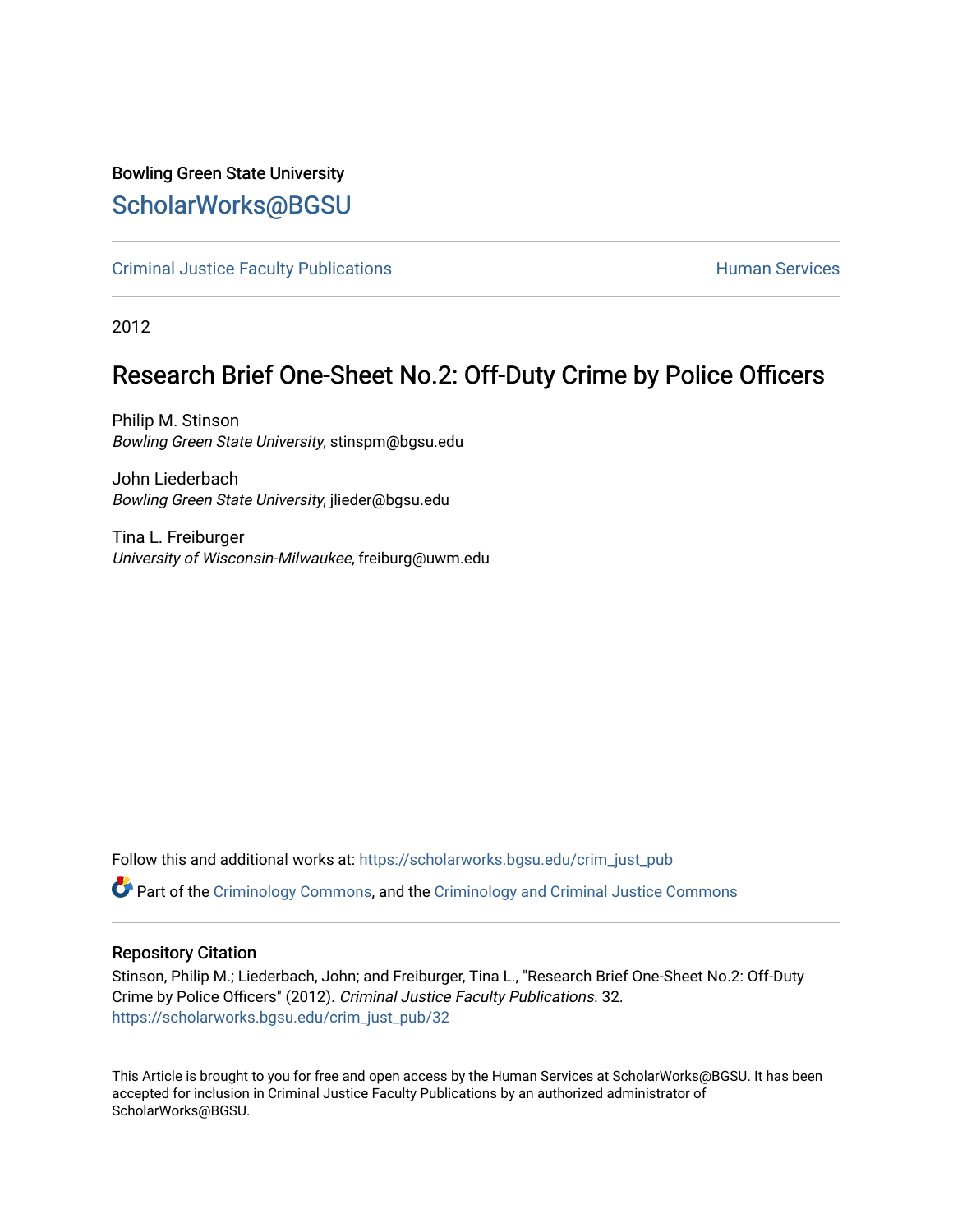

# **Off-Duty Crime by Police Officers**

### **Philip M. Stinson, Sr., John Liederbach, and Tina L. Freiburger**

#### **Background**

Virtually all of the existing data on the off-duty misconduct of police officers describes the misbehavior of New York Police Department (NYPD) officers (*see e.g*. Fyfe and Kane, 2006; Kane and White, 2009). These data indicate that a significant portion of police misconduct emanates from behavior that occurs off-duty, including domestic violence, bar fights, drunk driving, burglary, and sex offenses.

The NYPD data are agency-specific however; so very little is known about the nature and character of off-duty misconduct perpetrated by police employed by other police agencies. The purpose of this study is to explore off-duty police crime in the United States through content analyses of news articles on arrested off-duty police officers. The study presents data on the arrested off-duty officers and case outcomes including legal and/or employment dispositions.

#### **Methods**

The primary information source was the internet-based Google News search engine and its Google Alerts email update service. The research team located and printed news articles identified through these applications, examined them for relevancy, and archived them for subsequent analyses. Determinations were made as to whether the arrested officer was either on or off-duty based on the manifest content of the articles. Offenses committed by off-duty police were coded using the data collection guidelines of the National Incident-Based Reporting System (NIBRS), as well as additional offense codes designed to accurately depict the nature of the crimes in cases that exhibited preferential charges. These additional offense codes included categories for crimes that were related to the following: (a) violence, (b) sex, (c) drugs, (d) alcohol, and/or a profit motive.

We also included measures designed to investigate the degree to which arrested off-duty officers were acting in their official capacity when they committed the crime(s) based on factors referenced in Schwartz and Urbonya's (2008) description of factors commonly considered by federal courts in Section 1983 litigation.

#### **Findings**

The study identified 1,126 cases of off-duty police crime that occurred from January 2005 through December 2007. Findings can be grouped in terms of three areas: (1) descriptive statistics on the offduty crimes including offense types, (2) measures of official capacity, or the degree to which arrested off-duty police were acting in their official capacity when they committed the crime(s), and (3) legal and organizational case dispositions.

The data indicate that some specific offenses are more likely to be committed by off-duty police than on-duty police, including simple and aggravated assaults, driving under the influence, liquor law violations, and sex offenses including statutory rape, pornography, and obscenity offenses. In terms of general categories of offenses, off-duty officers were more likely than on-duty officers to commit